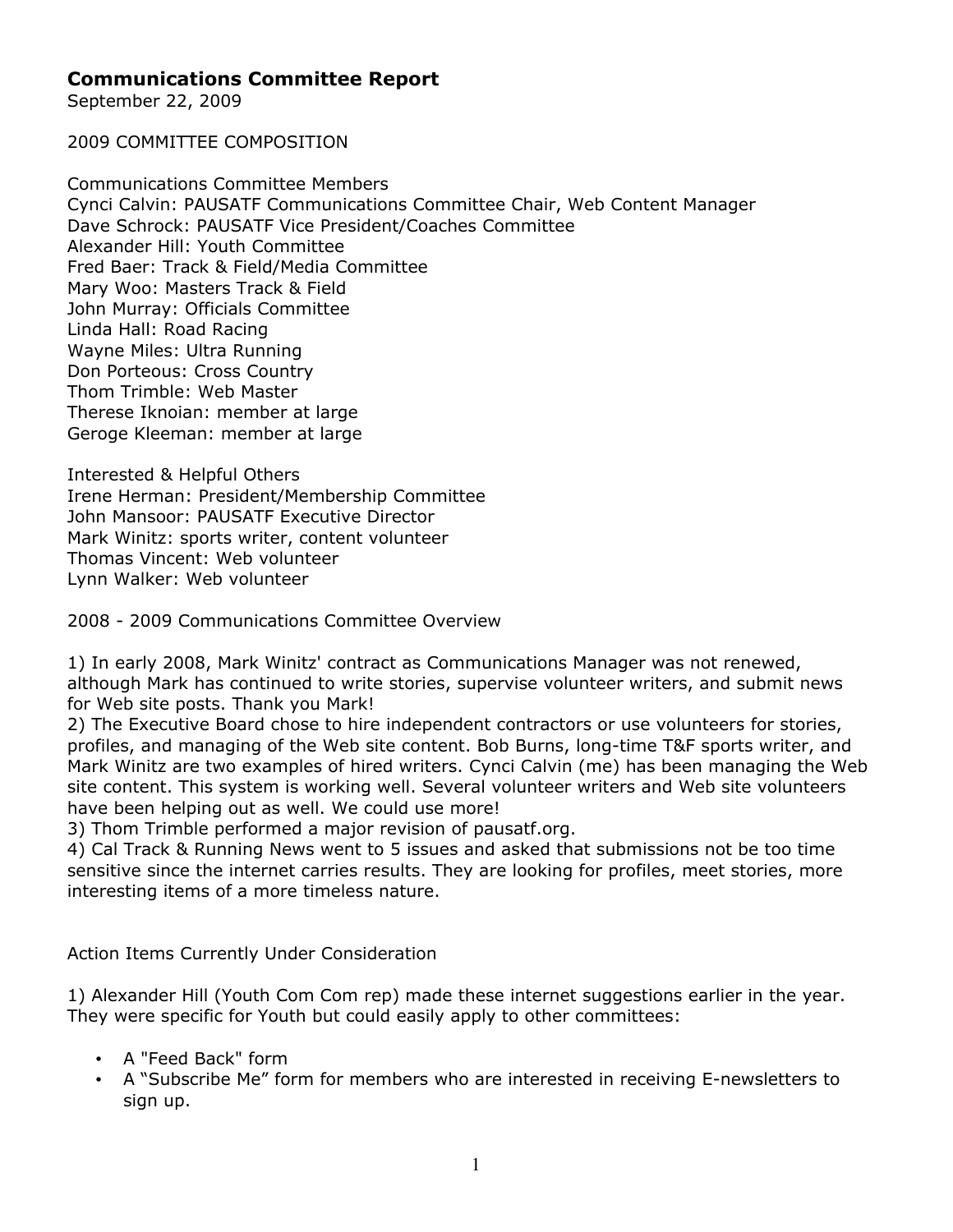**Discussion:** Each committee needs to consider these items, but the Communications Committee can help with their implementation. We can ask Web Master Thom Trimble to set these up if a Committee requests them. Once set up it will take a Committee member to receive the information, respond to it, and pass it on to the Committee's board for consideration. We could start by having a general PA suggestion form on the "About the PA" page. The mailing list and eNewsletter suggestion leads to a biger discussion. See "2" below.

*Com Com Chair's recommendation: ask Thom Trimble to set up a feedback form on the "about the PA" page if we can find a volunteer who will receive and process the feedback.* **From member Dave Shrock:** I agree with Cynci in that this helps reach out to membership to a greater degree, and hopefully would increase valuable input on our programs. I would also suggest that committees have the two options set-up on their respective pages, and Thom can easily have the hits sent to the designated person who will handle the communication.

• Consider joining social networking sites

**Discussion**: the national office is on Facebook, so that precedent has been set. If pausatf.org joins, the only problem I can foresee is the need for an administrator who checks the page every couple of days. And how about Twitter, MySpace, etc.? We will also need to consider the possibility of separate committees having separate Facebook pages, but for now let's limit the discussion to the pausatf.org as a whole.

## *Com Com Chair's recommendation: have the PA join Facebook but only if a reliable administrator and back-up administrator can be found.*

**From member Dave Shrock:** I agree, this would be a good source of additional networking, though only if we have someone who can maintain and referee the medium.

2) Email list and eNews management: Join Constant Contact or a similar service **Discussion:** Dave Shrock and I have been investigating this. Pros -

- The National office has been using Constant Contact for their eNewsletters.
- The emails sent through these companies are less likely to be bounced back due to the company's zero-spam rating.
- Emails have an opt-out option and are automatically updated when opt outs occur or dead emails happen.
- Extensive statistics are provided concerning the number of opened emails and number of link click throughs.
- Emails lists can be set up in a variety of ways: for each committee, for the entire PA membership email list, etc.
- Enewsletters can be archived on the company's site and can also have a Web version posted for viewing by people whose email programs do not show the letter clearly.

Cons -

• It costs money. The cost is related to the size of the list: it would cost the PA about \$75 per month to upload the entire PA members email list (discounted if we pay a year at at time).